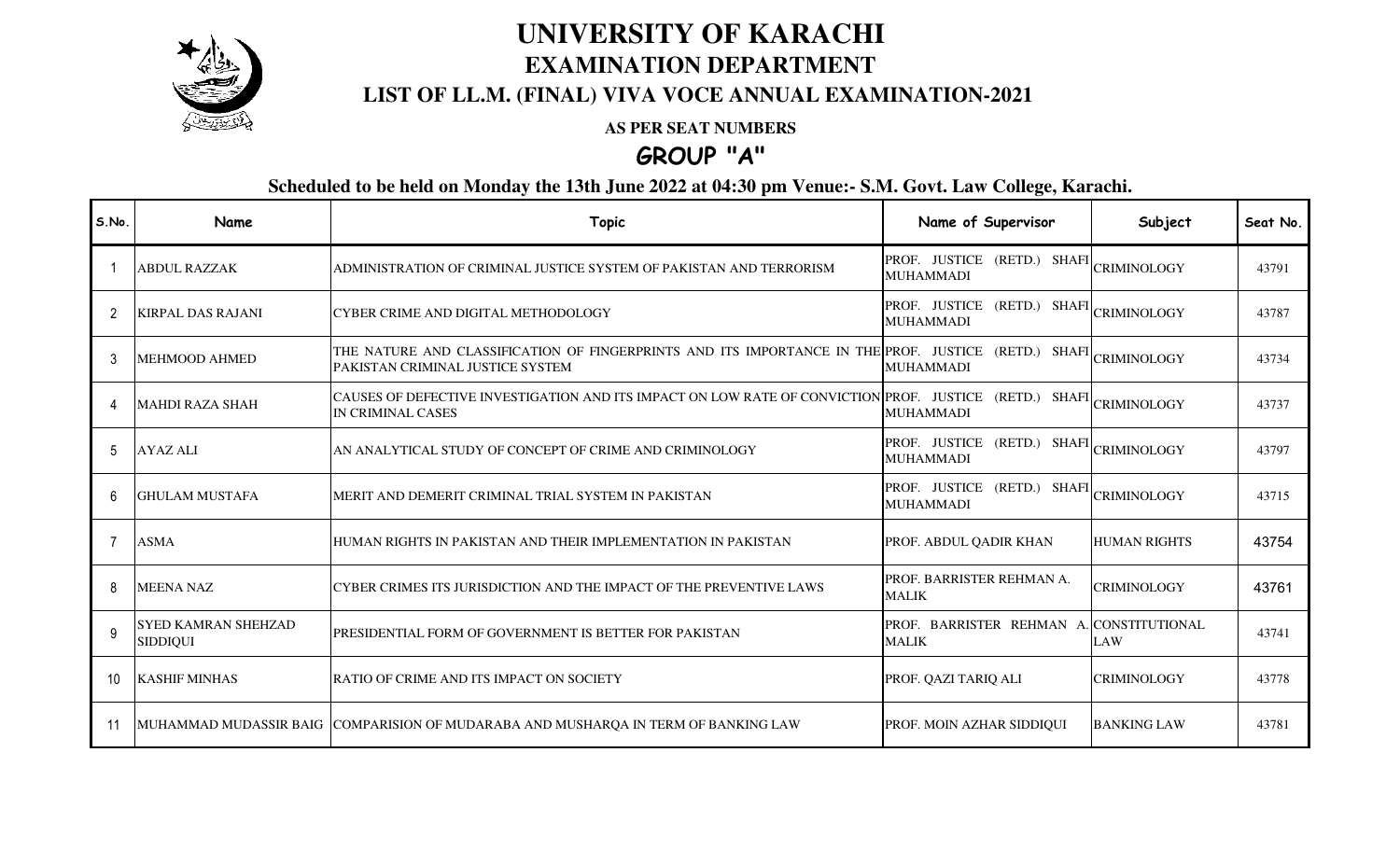

# **UNIVERSITY OF KARACHI EXAMINATION DEPARTMENT**

## **LIST OF LL.M. (FINAL) VIVA VOCE ANNUAL EXAMINATION-2021**

**AS PER SEAT NUMBERS**

## **GROUP "B"**

**Scheduled to be held on Tuesday the 14th June 2022 at 04:30 pm Venue:- S.M. Govt. Law College, Karachi.**

| S.No. | Name                        | <b>Topic</b>                                                                                                         | Name of Supervisor                        | Subject                                               | Seat No. |
|-------|-----------------------------|----------------------------------------------------------------------------------------------------------------------|-------------------------------------------|-------------------------------------------------------|----------|
|       | <b>NAUMAN IQBAL</b>         | NORCOTICS AND MONEY LAUNDERING A STUDY OF ILLICIT DRUG<br><b>TRADE IN PAKISTAN</b>                                   | PROF. MUHAMMAD AQIL                       | <b>CRIMINOLOGY</b>                                    | 43739    |
|       | <b>BUSHRA SULTANA</b>       | FREEDOM OF EXPRESSION: A COMPARATIVE STUDY OF FREEDOM OF<br>EXPRESSION IN PAKISTAN WITH THE UNITED KINGDOM AND INDIA | PROF. MURSHID ALI KHAN                    | CONSTITUTIONAL<br><b>LAW</b>                          | 43757    |
|       | <b>IMTIAZ ALI JALBANI</b>   | A COMPARATIVE STUDY OF POWERS OF JUDICIAL REVIEW IN U.S.,<br><b>INDIA AND PAKISTAN</b>                               | PROF. DR. LIAQUAT ALI ABRO                | <b>COMPARATIVE</b><br><b>STUDY OF</b><br><b>WORLD</b> | 43718    |
|       | <b>ASIF RAZA</b>            | NO ONE IS BORN CRIMINAL                                                                                              | PROF. BARRISTER HASAN K.<br><b>HASHMI</b> | <b>CRIMINOLOGY</b>                                    | 43798    |
|       | <b>ARSHAD SHEHZAD</b>       | REFORMS OF SALES TAX ON GOODS AND SERVICES IN PAKISTAN                                                               | <b>PROF. SHAFAAT NABI KHAN</b>            | <b>LAW OF</b><br><b>TAXATION</b>                      | 43712    |
| 6     | <b>MOHSIN RAZA</b>          | SELF ASSESSMENT TO PROMOTE TAXATION                                                                                  | PROF. REHMAN AZIZ MALIK                   | <b>LAW OF</b><br><b>TAXATION</b>                      | 43730    |
|       | <b>ASGHAR ALI</b>           | THE IMPORTANCE OF CROSS-EXAMINATION IN JUDICIAL<br><b>INVESTIGATION</b>                                              | PROF. REHMAN AZIZ MALIK                   | <b>LAW OF</b><br><b>EVIDENCE</b>                      | 43704    |
| 8     | <b>ZULFIQAR ALI MANGRIO</b> | WHITE COLLAR CRIME IN PAKISTAN CHALLENGES AND STRATEGIES TO<br><b>COMBAT</b>                                         | <b>PROF. SHAFI MUHAMMADI</b>              | <b>CRIMINOLOGY</b>                                    | 43799    |
| 9     | <b>ASHFAQ QURESHI</b>       | DEFECTIVE INVESTIGATION (THE IMPACT OF DEFECTIVE<br><b>INVESTIGATION ON TRIAL)</b>                                   | PROF. REHMAN AZIZ MALIK                   | <b>CRIMINOLOGY</b>                                    | 43708    |
|       | <b>AFZAL HUSSAIN</b>        | RIGHTS AND OBLIGATIONS OF DIRECTORS                                                                                  | PROF. MUHAMMAD HUMAYUN                    | <b>COMPANY LAW</b>                                    | 43710    |
| -11   | <b>ABID HUSSAIN</b>         | THE IDEA OF WELFARE STATE                                                                                            | <b>PROF. NASIM AKHTAR</b>                 | <b>SOCIAL LEGISLATURE</b>                             | 43774    |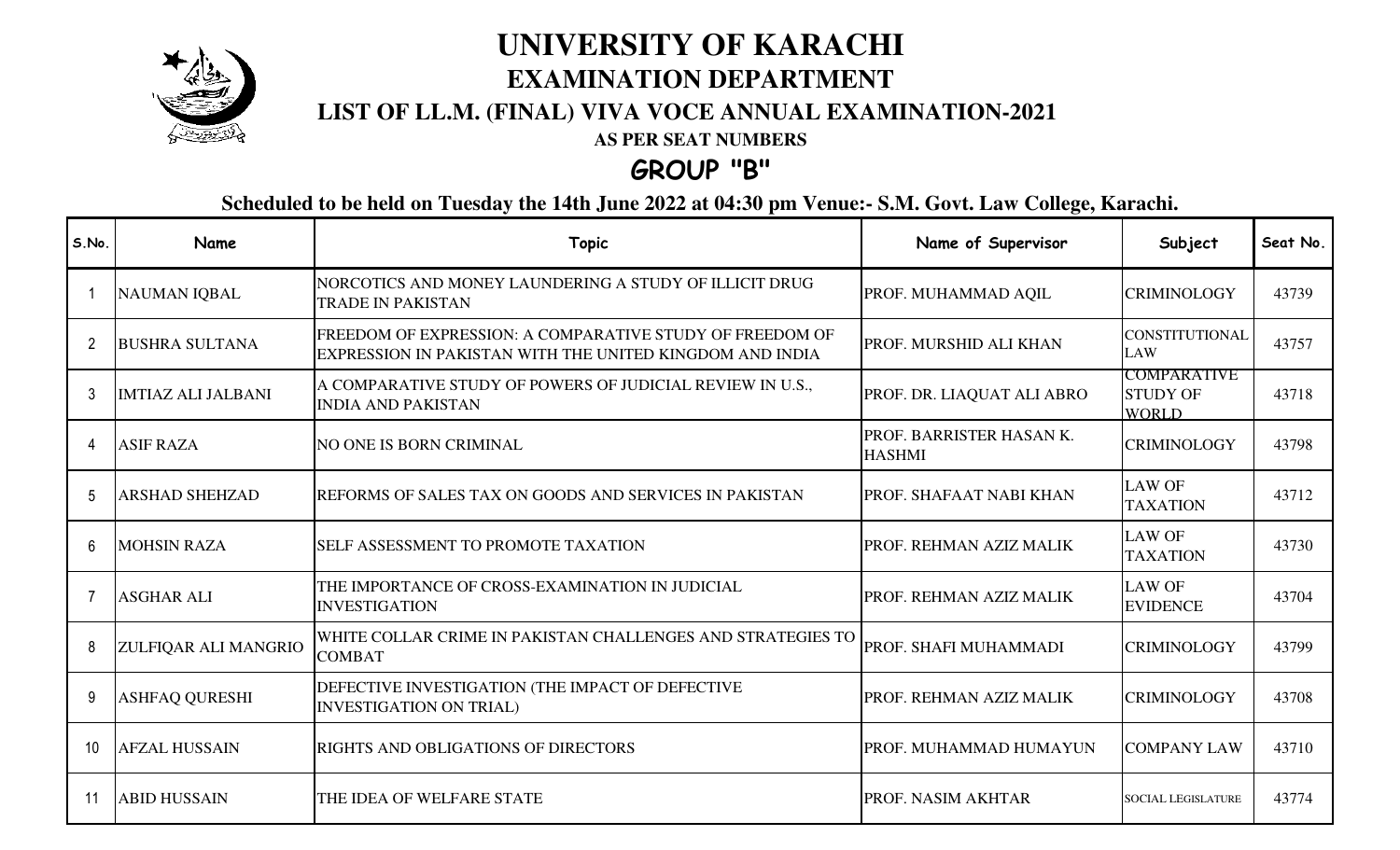

## **LIST OF LL.M. (FINAL) VIVA VOCE ANNUAL EXAMINATION-2021 UNIVERSITY OF KARACHI EXAMINATION DEPARTMENT**

**AS PER SEAT NUMBERS**

**GROUP "C"**

**Scheduled to be held on Wednesday the 15th June 2022 at 04:30 pm Venue:- S.M. Govt. Law College, Karachi.**

| S.No. | Name                         | <b>Topic</b>                                                                                                                     | Name of Supervisor                 | Subject              | Seat No. |
|-------|------------------------------|----------------------------------------------------------------------------------------------------------------------------------|------------------------------------|----------------------|----------|
|       | <b>MUMTAZ ALI SHAH</b>       | <b>INHERENT POWERS OF COURT</b>                                                                                                  | PROF. ABDUL QADIR<br><b>KHAN</b>   | <b>JURISPRUDENCE</b> | 43736    |
|       | <b>HUMA YAMIN</b>            | GREEN CRIMES AND WATER CRSIS: A THREAT TO HUMAN SECURITY PROF. ABDUL QADIR<br>AND ENVIRONMENT OF PAKISTAN                        | <b>KHAN</b>                        | <b>CRIMINOLOGY</b>   | 43738    |
| 3     | <b>IMRAN KHAN SIAL</b>       | AN ANALYTICAL STUDY TO UNDERSTAND CAUSES OF CRIME AND ITS PROF. ABDUL QADIR<br>EFFECTS ON THE SOCIETY WITH PREVENTIVE STRATEGIES | <b>KHAN</b>                        | <b>CRIMINOLOGY</b>   | 43719    |
| 4     | AQEEL MUHAMMAD ZAWAR         | PAKISTAN MEY MAZDORO KA MASLAEL AUR ASLAHAT                                                                                      | PROF. ABDUL QADIR<br><b>KHAN</b>   | <b>LABOUR LAW</b>    | 43711    |
| 5     | RIZWANA HUSSAIN KHOSO        | RIGHTS OF WOMEN ACCORDING TO ISLAMIC LAWS                                                                                        | PROF. REHMAN AZIZ<br><b>MALIK</b>  | <b>SHARIAT LAW</b>   | 43763    |
| 6     | <b>SHAFIQUE AHMAD BHUTTA</b> | <b>PROSECUTION OF WHITE-COLLAR CRIMES</b>                                                                                        | PROF. SHAFI MUHAMMADI              | <b>CRIMINOLOGY</b>   | 43749    |
|       | <b>SHMIM KHALID</b>          | HUMAN RIGHTS VIOLATIONS IN PAKISTAN IN CURRENT SCENARIO                                                                          | PROF. ABDUL QADIR<br><b>KHAN</b>   | <b>HUMAN RIGHTS</b>  | 43743    |
| 8     | <b>AIJAZ ALI CHANNA</b>      | TERRORISM THE GROSS VIOLATION OF HUMAN RIGHTS                                                                                    | PROF SHAHIDA JAMIL                 | <b>HUMAN RIGHTS</b>  | 43705    |
| 9     | MUHAMMAD SAQUIB RAZZAK       | ADMINISTRATION OF JUSTICE WITH REFERENCE TO PAKISTAN                                                                             | PROF. MURSHID ALI KHAN             | <b>CRIMINOLOGY</b>   | 43732    |
| 10    | <b>SADIA KHATOON JOYO</b>    | CORPORATE MERGERS AND TAKEOVERS OF THE COMPANIES                                                                                 | PROF. KHOULA SIDDIQUI              | <b>COMPANY LAW</b>   | 43766    |
| 11    | <b>MUHMMAD AMIR BAIG</b>     | TERRORISM AND ITS IMPACT ON SOCIETY                                                                                              | PROF. TASAWAR ALI<br><b>HASHMI</b> | <b>CRIMINOLOGY</b>   | 43782    |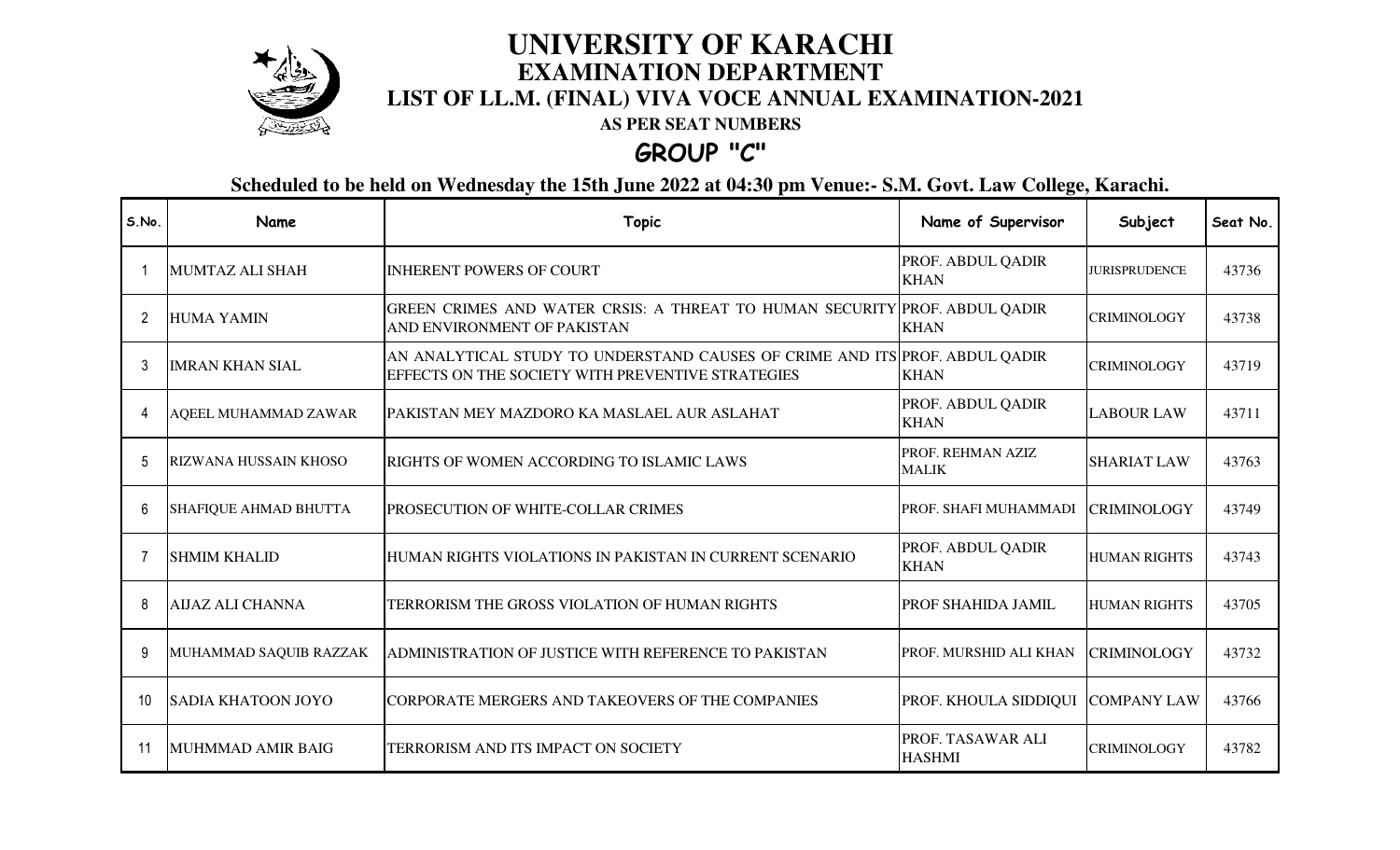

## **LIST OF LL.M. (FINAL) VIVA VOCE ANNUAL EXAMINATION-2021 UNIVERSITY OF KARACHI EXAMINATION DEPARTMENT**

**AS PER SEAT NUMBERS**

## **GROUP "D"**

**Scheduled to be held on Thursday the 16th June 2022 at 04.30 pm Venue:- Govt. Islamia Law College, Karachi.**

| S.No.        | Name                                   | <b>Topic</b>                                                                                                                                            | Name of Supervisor                               | Subject                               | Seat No. |
|--------------|----------------------------------------|---------------------------------------------------------------------------------------------------------------------------------------------------------|--------------------------------------------------|---------------------------------------|----------|
|              | <b>SYED MEHDI ABBAS</b><br><b>SHAH</b> | JUDICIAL SYSTEM IN PAKISTAN AND THE ROLE OF BENCH AND BAR<br>FOR THE SUPREMACY OF THE CONSTITUTION                                                      | PROF. MUHAMMAD AQIL                              | <b>CONSTITUTIONAL</b><br><b>LAW</b>   | 43729    |
| 2            | <b>MASOOMA NAQVI</b>                   | CAUSES OF CRIME A STUDY FROM CRIMINOLOGY                                                                                                                | <b>PROF. BARRISTER</b><br><b>REHMAN A. MALIK</b> | <b>CRIMINOLOGY</b>                    | 43700    |
|              | <b>ATHER JAHAN</b>                     | DOURE JADEED JARAIM W SADE BAB                                                                                                                          | PROF. MUHAMMAD AQIL                              | <b>CRIMINOLOGY</b>                    | 43755    |
| 4            | <b>KARIM BAKHSH</b>                    | MASHARE MEY JARAIM AUR USKA SADE BAB                                                                                                                    | PROF. MUHAMMAD AQIL                              | <b>CRIMINOLOGY</b>                    | 43794    |
|              | <b>TOUQEER AHMED</b><br><b>SEEHAR</b>  | <b>ROLE OF NGO IN PAKISTAN</b>                                                                                                                          | PROF. RASHIDA SIDDIQUA  HUMAN RIGHTS             |                                       | 43750    |
| 6            | <b>HIZBULLAH</b>                       | ANALYSIS OF LABOUR LAWS IN PAKISTAN                                                                                                                     | PROF. SHAFI MUHAMMADI LABOUR LAW                 |                                       | 43716    |
| 7            | <b>RIAZ</b>                            | REFORMS OF PRISONS IN PAKISTAN                                                                                                                          | PROF. REHMAN AZIZ<br><b>MALIK</b>                | <b>CRIMINOLOGY</b>                    | 43740    |
| 8            | <b>MUHAMMAD BILAL</b>                  | STREET CRIME AND PREVENTIVE MEASURES                                                                                                                    | PROF. REHMAN AZIZ<br><b>MALIK</b>                | <b>CRIMINOLOGY</b>                    | 43728    |
| $\mathsf{q}$ | <b>MUHAMMAD AKHTER</b><br><b>KHAN</b>  | JEERIM KI TAARIF MAGHRABI WHO ISLAMI MAQTAB FIQAR KI NAZAR<br>MAIN NEZ QANOON NAAFIZ KARNE WALE IDHAROO KA JEERIM KE<br>KHATMEI/ ROK THAAM MAIN KIRDAAR | PROF. SHAFI MUHAMMADI CRIMINOLOGY                |                                       | 43727    |
| 10           | <b>SHABANA ALI</b>                     | ALTERNATIVE DISPUTE RESOLUTION (ADR) IS A WAY FORWARDED TO<br>SUPPLEMENT THE LEGAL SYSTEM IN PAKISTAN                                                   | PROF. MUHAMMAD AQIL                              | <b>CIVIL PROCEDURE</b><br><b>CODE</b> | 43769    |
| 11           | <b>SEHAR SHAFIQ</b>                    | THE ROLE OF NGO'S IN WOMEN RIGHT IN PAKISTAN                                                                                                            | PROF. MUHAMMAD<br><b>MUSHUFFY</b>                | <b>HUMAN RIGHT</b>                    | 43771    |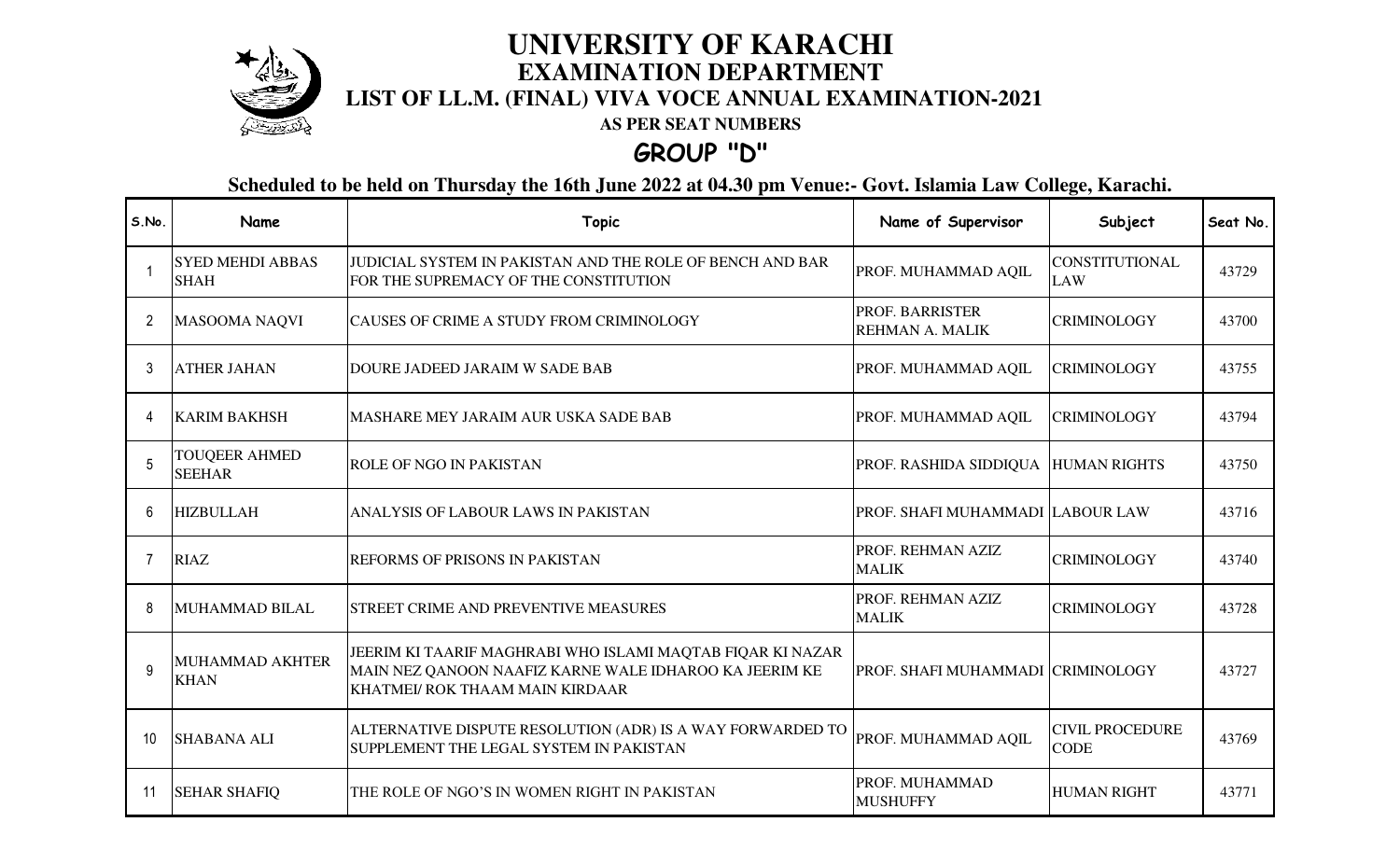

#### **LIST OF LL.M. (FINAL) VIVA VOCE ANNUAL EXAMINATION-2021 UNIVERSITY OF KARACHI EXAMINATION DEPARTMENT**

**AS PER SEAT NUMBERS**

### **GROUP "E"**

**Scheduled to be held on Monday the 20th June 2022 at 04.30 pm Venue:- Govt. Islamia Law College, Karachi.**

| S.No. | Name                      | <b>Topic</b>                                                                                                                                                                | Name of Supervisor                              | Subject                             | Seat No. |
|-------|---------------------------|-----------------------------------------------------------------------------------------------------------------------------------------------------------------------------|-------------------------------------------------|-------------------------------------|----------|
|       | <b>JAISORAJ</b>           | DISPENSATION OF JUSTICE IN PAKISTAN A PANORAMIC VIEW                                                                                                                        | PROF. BARRISTER REHMAN A.<br><b>MALIK</b>       | <b>CRIMINOLOGY</b>                  | 43720    |
| 2     | <b>KASHIF ALI</b>         | TERRORSIM AND ITS IMPACT ON SOCIETY                                                                                                                                         | PROF. ABRAR HASAN                               | <b>CRIMINOLOGY</b>                  | 43721    |
|       | ISYED MOHSIN ABBAS SHAH   | CRIMES THROUGH MODERN DEVICES AND ANALYSIS OF CYBER LAWS<br><b>IN PAKISTAN</b>                                                                                              | PROF. MUHAMMAD AQIL                             | <b>CRIMINOLOGY</b>                  | 43745    |
|       | <b>MUHAMMAD NASEER</b>    | <b>COLLAR CRIMES RESEARCH STUDY</b>                                                                                                                                         | PROF. JUSTICE (RETD.) SHAFI<br><b>MUHAMMADI</b> | <b>CRIMINOLOGY</b>                  | 43724    |
|       | <b>ABDUL REHMAN SAGGU</b> | HUMAN RIGHTS IN ISLAM AND ITS IMPLEMENTATION IN PAKISTAN                                                                                                                    | PROF. ABDUL QADIR KHAN                          | <b>HUMAN</b><br><b>RIGHTS</b>       | 43702    |
| 6     | <b>ABDUL SATTAR BHAND</b> | VIOLATION/ENFORCEMENT OF FUNDAMENTAL RIGHTS IN PAKISTAN                                                                                                                     | PROF. ABDUL QADIR KHAN                          | <b>HUMAN</b><br><b>RIGHTS</b>       | 43701    |
|       | <b>ZIA UR REHMAN</b>      | DIMENSIONS AND THE ROLE OF ALTERNATE DISPUTE RESOLUTION<br>PROCESSES IN PAKISTAN                                                                                            | PROF. REHMAN AZIZ MALIK                         | <b>SOCIAL</b><br><b>LEGISLATION</b> | 43751    |
| 8     | <b>ALI HASSAN RAJPAR</b>  | VIOLATIONS OF CHILD RIGHTS IN PAKISTAN WITH SPECIAL FOCUS ON<br>CHILD RIGHTS UNDER UNITED NATIONS CONVENTIONS AND LAWS<br>RELATED TO PROTECTION ON CHILD RIGHTS IN PAKISTAN | PROF. MUHAMMAD AQIL                             | <b>HUMAN</b><br><b>RIGHTS</b>       | 43790    |
| 9     | MUHAMMAD ASLAM SIMING     | THE STRENGTH AND WEAKNESSES OF CRIMINAL JUSTICE SYSTEM IN<br><b>PAKISTAN</b>                                                                                                | DR. FAROGH NASEEM                               | <b>CRIMINOLOGY</b>                  | 43722    |
| 10    | MUHAMMAD YOUSUF           | <b>BASIC CONCEPT OF HUMAN RIGHTS IN ISLAM AND ANALYSIS STUDY</b>                                                                                                            | PROF. ABDUL QADIR KHAN                          | <b>HUMAN</b><br><b>RIGHTS</b>       | 43723    |
| 11    | <b>ZARINA CHAUDHRY</b>    | MENTAL HEALTH STATUS AMONG MEN AND WOMEN REGARDING DOMESTIC<br>ISSUES, IN SINDH SPECIALLY IN KARACHI. CORRELATED WITH SINDH MENTAL<br>HEALTH.                               | PROF. MOIN AZHAR SIDDIQUI                       | <b>HUMAN</b><br><b>RIGHTS</b>       | 43773    |